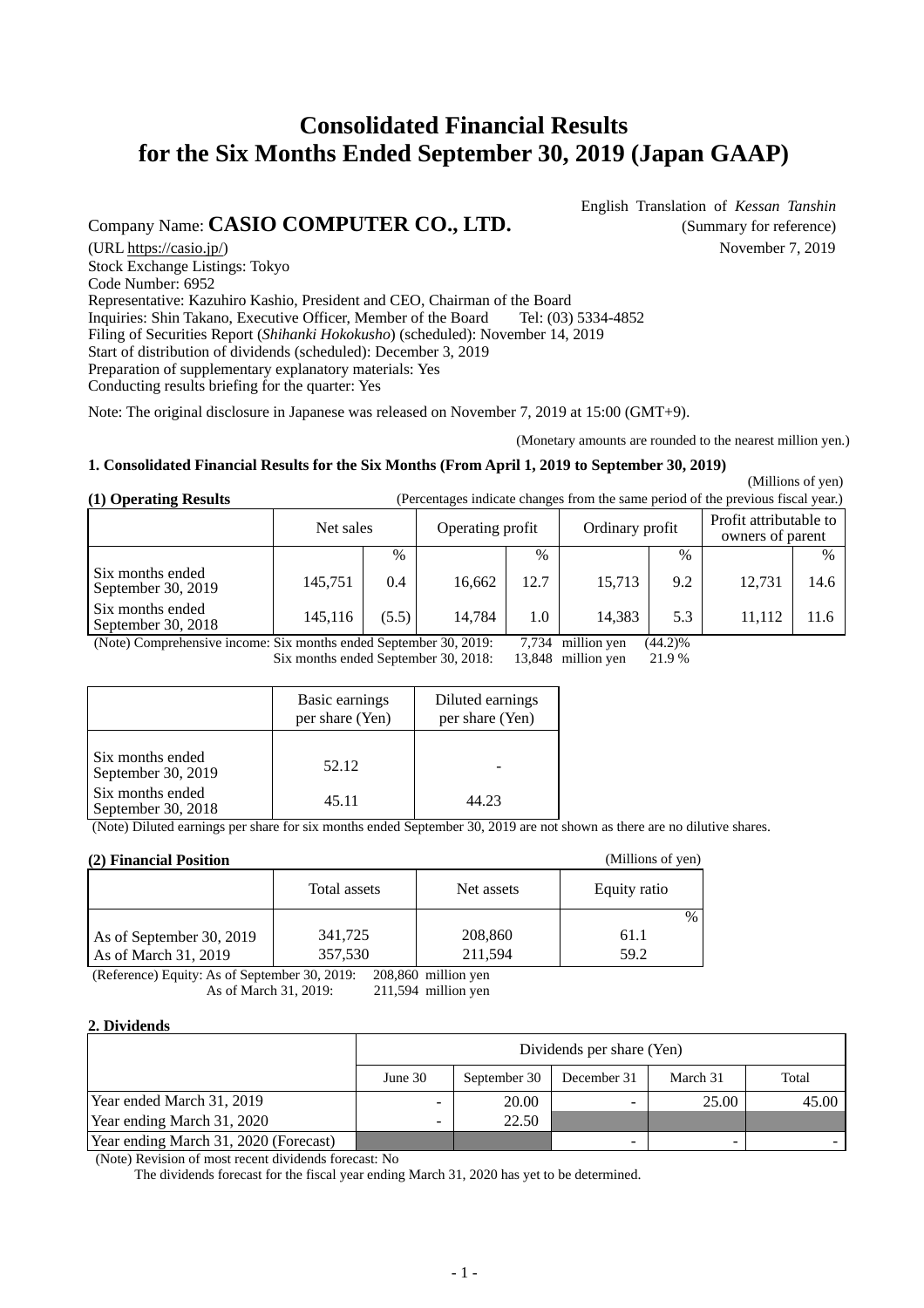### **3. Consolidated Results Forecasts for Fiscal 2020 (From April 1, 2019 to March 31, 2020)**

#### (Millions of yen)  $(Dar $)$  indicate changes from the previous fiscal year.)$

|             | recentages indicate changes from the previous fiscal year. |      |                  |      |                 |      |                                            |      |                             |  |
|-------------|------------------------------------------------------------|------|------------------|------|-----------------|------|--------------------------------------------|------|-----------------------------|--|
|             | Net sales                                                  |      | Operating profit |      | Ordinary profit |      | Profit attributable to<br>owners of parent |      | Basic earnings<br>per share |  |
|             |                                                            | $\%$ |                  | $\%$ |                 | $\%$ |                                            | $\%$ | Yen                         |  |
| Fiscal 2020 | 310,000                                                    | 4.0  | 1,500            | 4.1  | 31,000          | 3.7  | 22,500                                     | 1.6  | 92.41                       |  |

(Note) Revision of most recent consolidated results forecasts: Yes

#### **Notes**

(1) Changes in significant subsidiaries (Changes in scope of consolidation): No

Newly included: -

Excluded: -

(2) Application of the special accounting methods to the preparation of quarterly consolidated financial statements: No

(3) Changes in accounting policies, changes in accounting estimates and retrospective restatements

- (a) Changes in accounting policies due to revision of accounting standards: Yes
- (b) Changes in accounting policies other than (a) above: No
- (c) Changes in accounting estimates: No
- (d) Retrospective restatements: No

(Note) Please refer to Changes in Accounting Policies on page 10.

(4) Number of shares outstanding (common shares)

(a) Number of shares outstanding (including treasury shares):

| As of September 30, 2019: | 259,020,914 shares |
|---------------------------|--------------------|
| As of March 31, 2019:     | 259,020,914 shares |

(b) Number of treasury shares:

| As of September 30, 2019: | 16,449,791 shares |
|---------------------------|-------------------|
| As of March 31, 2019:     | 12,699,990 shares |

(c) Average number of shares outstanding (cumulative for all quarters): Six months ended September 30, 2019: 244,278,970 shares

Six months ended September 30, 2018: 246,323,960 shares

This report of consolidated financial results is outside the scope of quarterly review of certified public accountants and audit corporations.

Proper Use of Business Results Forecasts and Other Notes

(Caution Concerning Forward-looking Statements)

1. The forward-looking statements contained in these materials, including business results forecasts, are based on information currently available to the company and on certain assumptions deemed to be reasonable, and are not intended to be construed as assurance that they will be accomplished in the future. Actual business results may differ substantially due to a number of factors. The consolidated business results forecast announced on May 14, 2019 has been revised for these materials. Please refer to Discussion of Forward-looking Statements, including Consolidated Results Forecasts on page 4 for the conditions that form the assumptions for business results and cautions concerning the use of business results forecasts.

2. The supplementary explanatory materials for the financial results are published on the company's official website on November 7, 2019.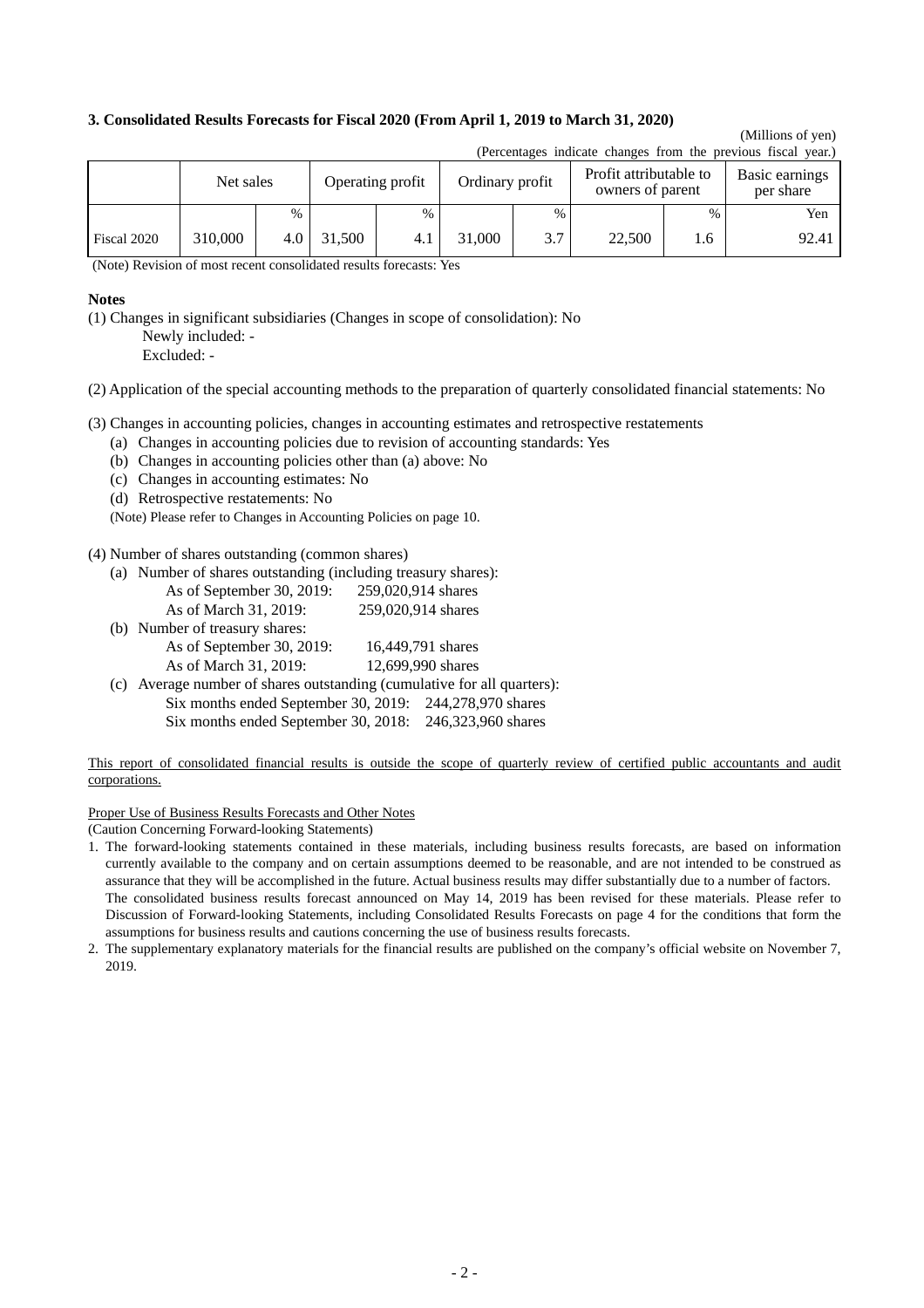### **ATTACHED MATERIALS**

|    |     | Qualitative Information for the First Half of the Current Fiscal Year                                                                                                                                                                              |  |
|----|-----|----------------------------------------------------------------------------------------------------------------------------------------------------------------------------------------------------------------------------------------------------|--|
|    | (1) | Discussion of Operating Results <b>Executes</b> 4                                                                                                                                                                                                  |  |
|    | (2) |                                                                                                                                                                                                                                                    |  |
|    | (3) |                                                                                                                                                                                                                                                    |  |
|    |     |                                                                                                                                                                                                                                                    |  |
| 2. |     | <b>Consolidated Financial Statements and Notes</b>                                                                                                                                                                                                 |  |
|    | (1) |                                                                                                                                                                                                                                                    |  |
|    | (2) |                                                                                                                                                                                                                                                    |  |
|    |     |                                                                                                                                                                                                                                                    |  |
|    |     |                                                                                                                                                                                                                                                    |  |
|    | (3) |                                                                                                                                                                                                                                                    |  |
|    | (4) | Notes to Consolidated Financial Statements <b>Exercise Consolidated</b> Financial Statements <b>Exercise Consolidated</b> Financial Statements <b>Exercise Consolidated</b> Financial Statements <b>Exercise Consolidated</b> Financial Statements |  |
|    |     | Notes on Premise of Going Concern <b>Exercise Contact Concern</b> 10                                                                                                                                                                               |  |
|    |     |                                                                                                                                                                                                                                                    |  |
|    |     | Changes in Accounting Policies <b>Election</b> 2012 10                                                                                                                                                                                             |  |
|    |     |                                                                                                                                                                                                                                                    |  |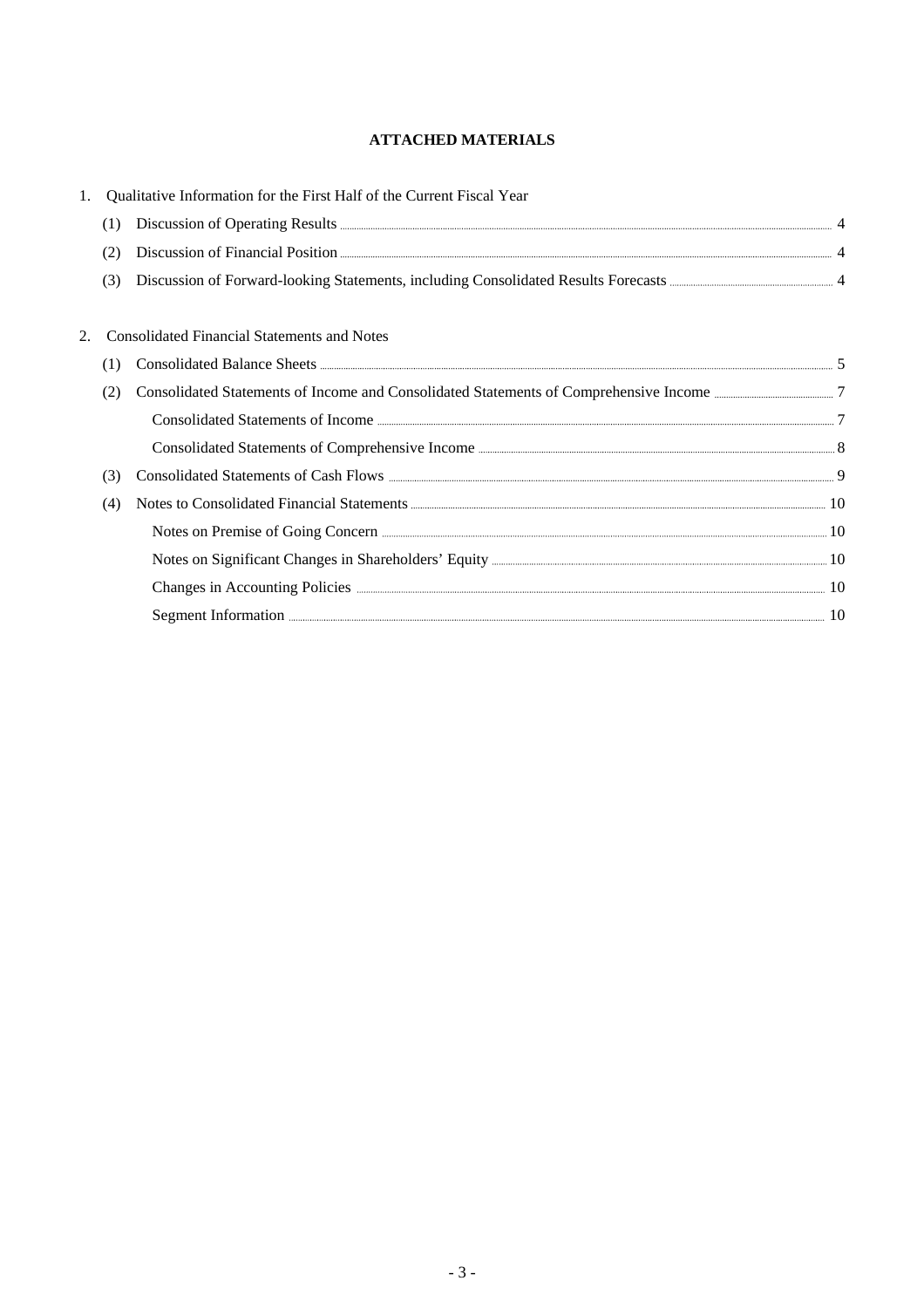## **1. Qualitative Information for the First Half of the Current Fiscal Year**

### **(1) Discussion of Operating Results**

During the first half of the current fiscal year, personal consumption in Japan remained firm ahead of the increase in the consumption tax rate. However, the sense of economic slowdown strengthened further, and the uncertainty in the global economic outlook continued mainly due to the impact of intensifying trade friction between the U.S. and China and the chaos surrounding the decision on the UK's withdrawal from the EU.

In this situation, consolidated net sales for the first half of the fiscal year amounted to ¥145.7 billion, up 0.4% year-on-year. By segment, sales were ¥126.6 billion in the Consumer segment, ¥16.1 billion in the System Equipment segment, and ¥2.8 billion in the Others segment.

In the timepiece business, G-SHOCK metal models continued to perform well globally due to the expansion of the line-up of the new GM-5600 series, in addition to the strong sales of the full-metal GMW-B5000 model. Strong sales of G-SHOCK models, through e-commerce in particular, continued due to the effect of promotions in China. For products other than G-SHOCK, sales of original, differentiated products such as the OCW-S5000, a new super slim OCEANUS, and the EQB-1000 EDIFICE model remained strong. For electronic musical instruments, the new Slim & Smart models continued to perform well. Despite an expansion in demand for reduced tax rate compatible electronic cash registers in Japan, sales in the system equipment business declined due to delays in the spread of the educational solution (ES) series of projectors.

In profit for the first half, Casio posted ¥16.6 billion in consolidated operating profit, up 12.7% year-on-year, allowing for a ¥3.6 billion loss in adjustment. The Consumer segment posted ¥20.7 billion in operating profit, the System Equipment segment recorded a ¥0.5 billion operating loss, and the Others segment recorded ¥0.1 billion in operating profit.

In the timepiece business, Casio maintained high profitability due to strong sales of G-SHOCK. In the electronic musical instrument business, the profit structure was improved through the expansion of the highly profitable Slim & Smart models and the effect of structural reform.

Casio posted ¥15.7 billion in ordinary profit, up 9.2% year-on-year, and ¥12.7 billion in profit attributable to owners of parent, up 14.6% year-on-year. Earnings per share (EPS) improved to ¥52.12.

### **(2) Discussion of Financial Position**

Total assets on a consolidated basis at the end of the first half of the current fiscal year stood at ¥341.7 billion, down ¥15.8 billion compared to the end of the previous fiscal year, mainly owing to a decrease in notes and accounts receivable-trade. Net assets decreased ¥2.7 billion to ¥208.8 billion compared to the end of the previous fiscal year, mainly due to the acquisition of treasury shares. As a result, the equity ratio improved 1.9 points compared to the end of the previous fiscal year to 61.1%.

Net cash provided by operating activities was ¥16.4 billion, net cash provided by investing activities was ¥0.4 billion, and net cash used in financing activities was ¥18.3 billion. As a result, consolidated cash and cash equivalents at the end of the first half of the fiscal year was ¥125.7 billion, a decrease of ¥6.4 billion compared to the end of the previous fiscal year.

Casio will continue to pursue effective management of its business assets, aiming to build a stable and strong financial structure.

### **(3) Discussion of Forward-looking Statements, including Consolidated Results Forecasts**

Casio has revised its forecast for net sales from the ¥315.0 billion full-year consolidated financial results forecast for the fiscal year ending March 2020 published on May 14, 2019 to ¥310.0 billion due to the impact of the appreciation in the value of the yen.

Casio will strive to boost its earning capacity and its management and financial structure based on a long-term perspective through a proactive global rollout of new products that draw on the company's globally unique technologies.

Notes concerning results forecasts

- 1) Exchange rates are estimated at US\$  $1 = 4108$  and Euro  $1 = 4118$
- 2) The forward-looking statements including business results forecasts are based on information currently available to the company and on certain assumptions deemed to be reasonable. Actual business results may differ substantially due to a number of factors. Key factors affecting actual business results may include, but are not limited to, the economic circumstances surrounding the company's business, fluctuations in the exchange rates of major currencies including the yen-dollar rate and significant changes in product prices.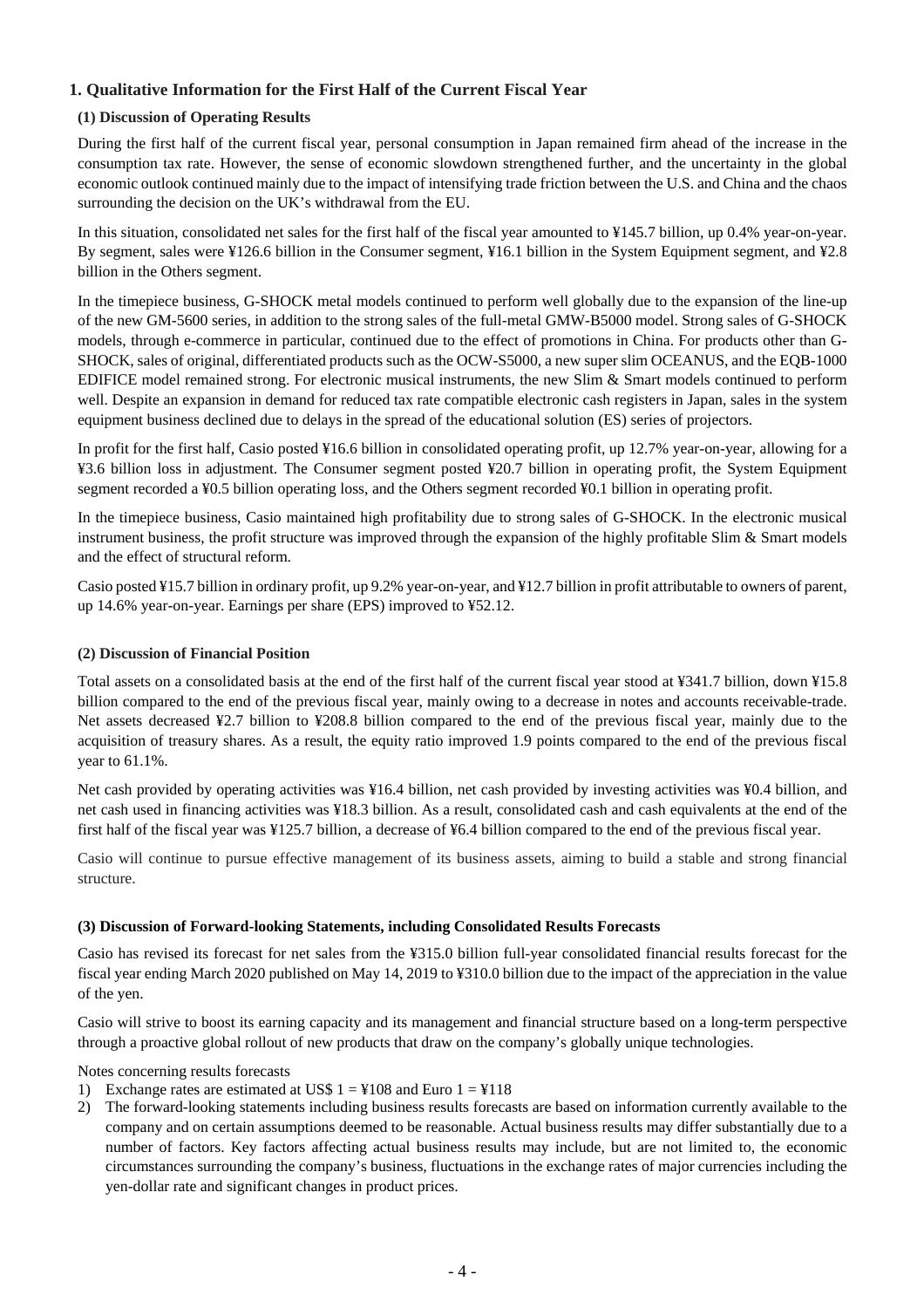## **2. Consolidated Financial Statements and Notes**

### **(1) Consolidated Balance Sheets**

|                                     |                | (Millions of yen)  |
|-------------------------------------|----------------|--------------------|
|                                     | As of          | As of              |
|                                     | March 31, 2019 | September 30, 2019 |
| <b>Assets</b>                       |                |                    |
| <b>Current assets</b>               |                |                    |
| Cash and deposits                   | 73,714         | 77,168             |
| Notes and accounts receivable-trade | 44,141         | 40,135             |
| Securities                          | 50,000         | 36,000             |
| Finished goods                      | 39,061         | 36,762             |
| Work in process                     | 5,836          | 5,202              |
| Raw materials and supplies          | 9,377          | 8,945              |
| Other                               | 17,043         | 20,173             |
| Allowance for doubtful accounts     | (556)          | (504)              |
| <b>Total current assets</b>         | 238,616        | 223,881            |
| <b>Non-current assets</b>           |                |                    |
| Property, plant and equipment       |                |                    |
| Land                                | 33,564         | 33,553             |
| Other, net                          | 23,241         | 26,758             |
| Total property, plant and equipment | 56,805         | 60,311             |
| Intangible assets                   | 8,978          | 8,929              |
| Investments and other assets        |                |                    |
| Investment securities               | 30,630         | 26,090             |
| Retirement benefit asset            | 11,414         | 11,819             |
| Other                               | 11,153         | 10,758             |
| Allowance for doubtful accounts     | (66)           | (63)               |
| Total investments and other assets  | 53,131         | 48,604             |
| <b>Total non-current assets</b>     | 118,914        | 117,844            |
| <b>Total assets</b>                 | 357,530        | 341,725            |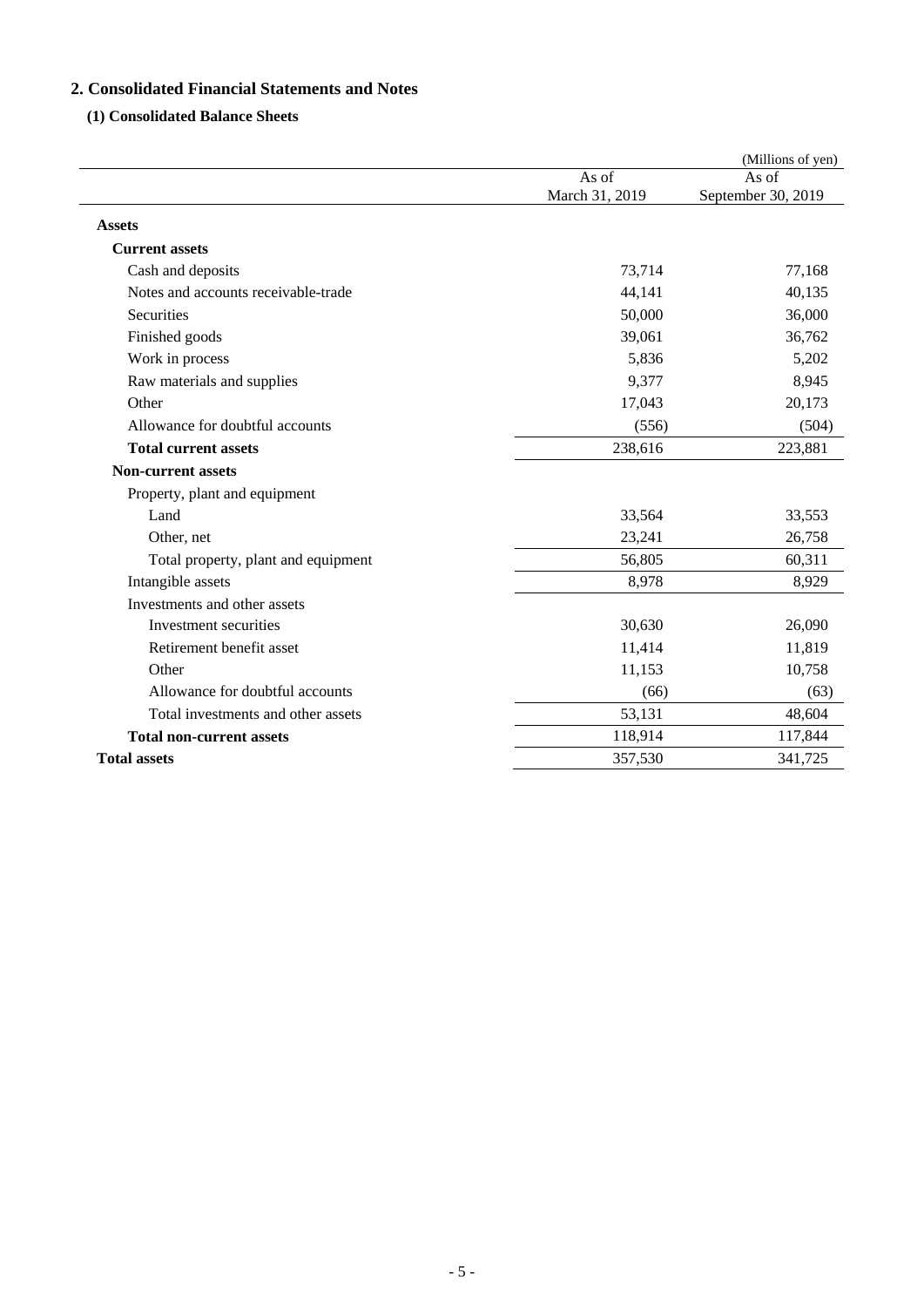|                                                        |                | (Millions of yen)  |
|--------------------------------------------------------|----------------|--------------------|
|                                                        | As of          | As of              |
|                                                        | March 31, 2019 | September 30, 2019 |
| <b>Liabilities</b>                                     |                |                    |
| <b>Current liabilities</b>                             |                |                    |
| Notes and accounts payable-trade                       | 28,522         | 22,264             |
| Short-term borrowings                                  | 232            | 173                |
| Current portion of bonds with share acquisition rights | 10,003         |                    |
| Income taxes payable                                   | 3,584          | 2,943              |
| Provision for product warranties                       | 781            | 778                |
| Provision for business restructuring                   | 212            | 208                |
| Other                                                  | 39,429         | 37,132             |
| <b>Total current liabilities</b>                       | 82,763         | 63,498             |
| <b>Non-current liabilities</b>                         |                |                    |
| Long-term borrowings                                   | 58,988         | 62,805             |
| Provision for business restructuring                   | 1,020          | 1,020              |
| Retirement benefit liability                           | 578            | 567                |
| Other                                                  | 2,587          | 4,975              |
| <b>Total non-current liabilities</b>                   | 63,173         | 69,367             |
| <b>Total liabilities</b>                               | 145,936        | 132,865            |
| <b>Net assets</b>                                      |                |                    |
| <b>Shareholders' equity</b>                            |                |                    |
| Share capital                                          | 48,592         | 48,592             |
| Capital surplus                                        | 65,058         | 65,042             |
| Retained earnings                                      | 111,757        | 118,948            |
| Treasury shares                                        | (19,956)       | (24, 868)          |
| Total shareholders' equity                             | 205,451        | 207,714            |
| Accumulated other comprehensive income                 |                |                    |
| Valuation difference on available-for-sale securities  | 8,246          | 6,274              |
| Foreign currency translation adjustment                | (4,178)        | (6,988)            |
| Remeasurements of defined benefit plans                | 2,075          | 1,860              |
| Total accumulated other comprehensive income           | 6,143          | 1,146              |
| <b>Total net assets</b>                                | 211,594        | 208,860            |
| <b>Total liabilities and net assets</b>                | 357,530        | 341,725            |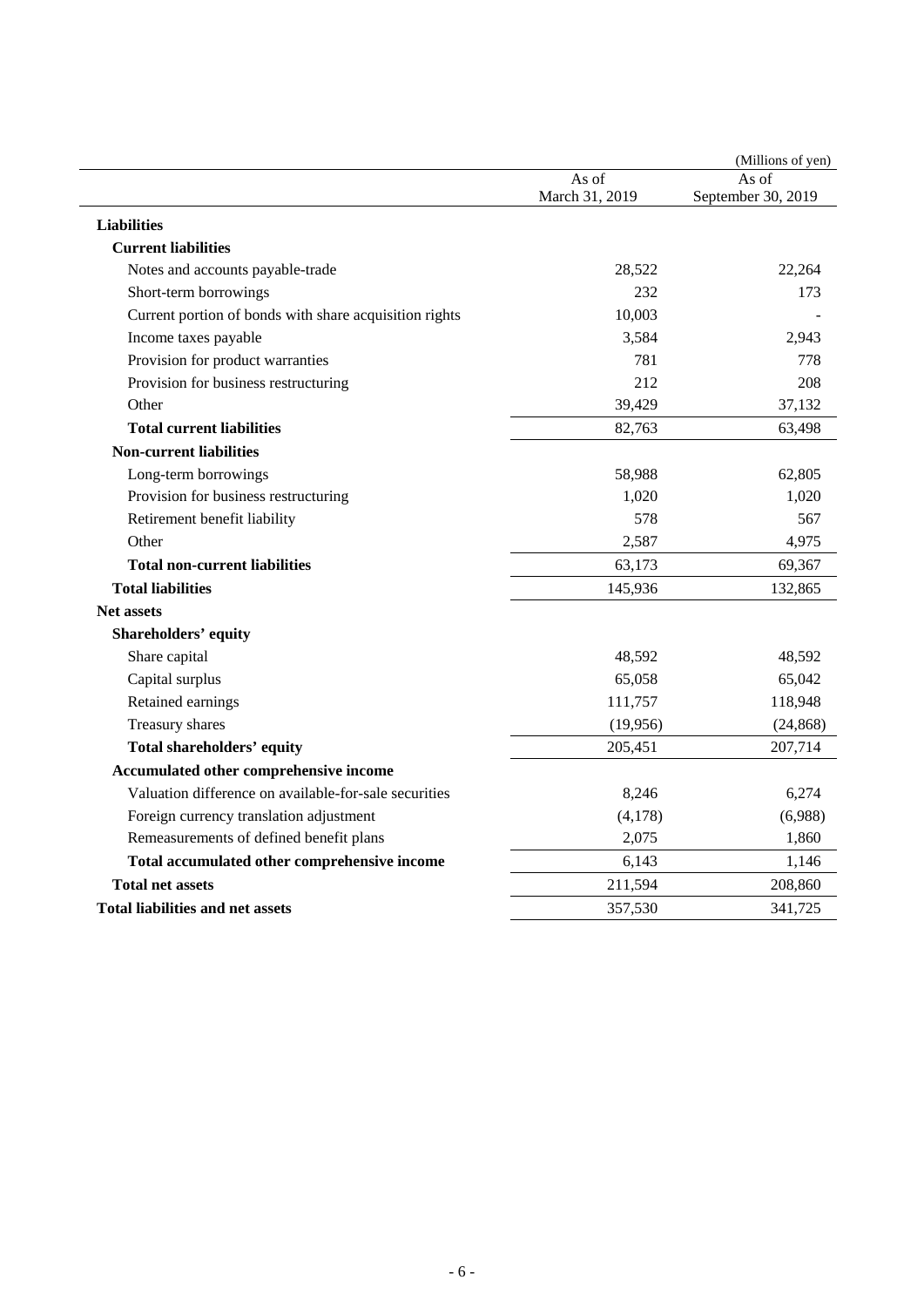## **(2) Consolidated Statements of Income and Consolidated Statements of Comprehensive Income**

**Consolidated Statements of Income** 

|                                                    |                                        | (Millions of yen)                      |
|----------------------------------------------------|----------------------------------------|----------------------------------------|
|                                                    | Six months ended<br>September 30, 2018 | Six months ended<br>September 30, 2019 |
| <b>Net sales</b>                                   | 145,116                                | 145,751                                |
| Cost of sales                                      | 80,239                                 | 82,098                                 |
| <b>Gross profit</b>                                | 64,877                                 | 63,653                                 |
| Selling, general and administrative expenses       |                                        |                                        |
| Salaries, allowances and bonuses                   | 16,892                                 | 16,325                                 |
| Other                                              | 33,201                                 | 30,666                                 |
| Total selling, general and administrative expenses | 50,093                                 | 46,991                                 |
| <b>Operating profit</b>                            | 14,784                                 | 16,662                                 |
| Non-operating income                               |                                        |                                        |
| Interest income                                    | 296                                    | 400                                    |
| Dividend income                                    | 266                                    | 115                                    |
| Other                                              | 102                                    | 174                                    |
| Total non-operating income                         | 664                                    | 689                                    |
| Non-operating expenses                             |                                        |                                        |
| Foreign exchange losses                            | 723                                    | 1,251                                  |
| Other                                              | 342                                    | 387                                    |
| Total non-operating expenses                       | 1,065                                  | 1,638                                  |
| <b>Ordinary profit</b>                             | 14,383                                 | 15,713                                 |
| Extraordinary income                               |                                        |                                        |
| Gain on sales of non-current assets                | 4                                      | 11                                     |
| Gain on sales of investment securities             | 271                                    | 2,993                                  |
| Total extraordinary income                         | 275                                    | 3,004                                  |
| <b>Extraordinary losses</b>                        |                                        |                                        |
| Loss on retirement of non-current assets           | 42                                     | 65                                     |
| Loss on competition law                            |                                        | 505                                    |
| Special executive bonuses                          |                                        | 200                                    |
| Total extraordinary losses                         | 42                                     | 770                                    |
| Profit before income taxes                         | 14,616                                 | 17,947                                 |
| Income taxes                                       | 3,504                                  | 5,216                                  |
| <b>Profit</b>                                      | 11,112                                 | 12,731                                 |
| Profit attributable to owners of parent            | 11,112                                 | 12,731                                 |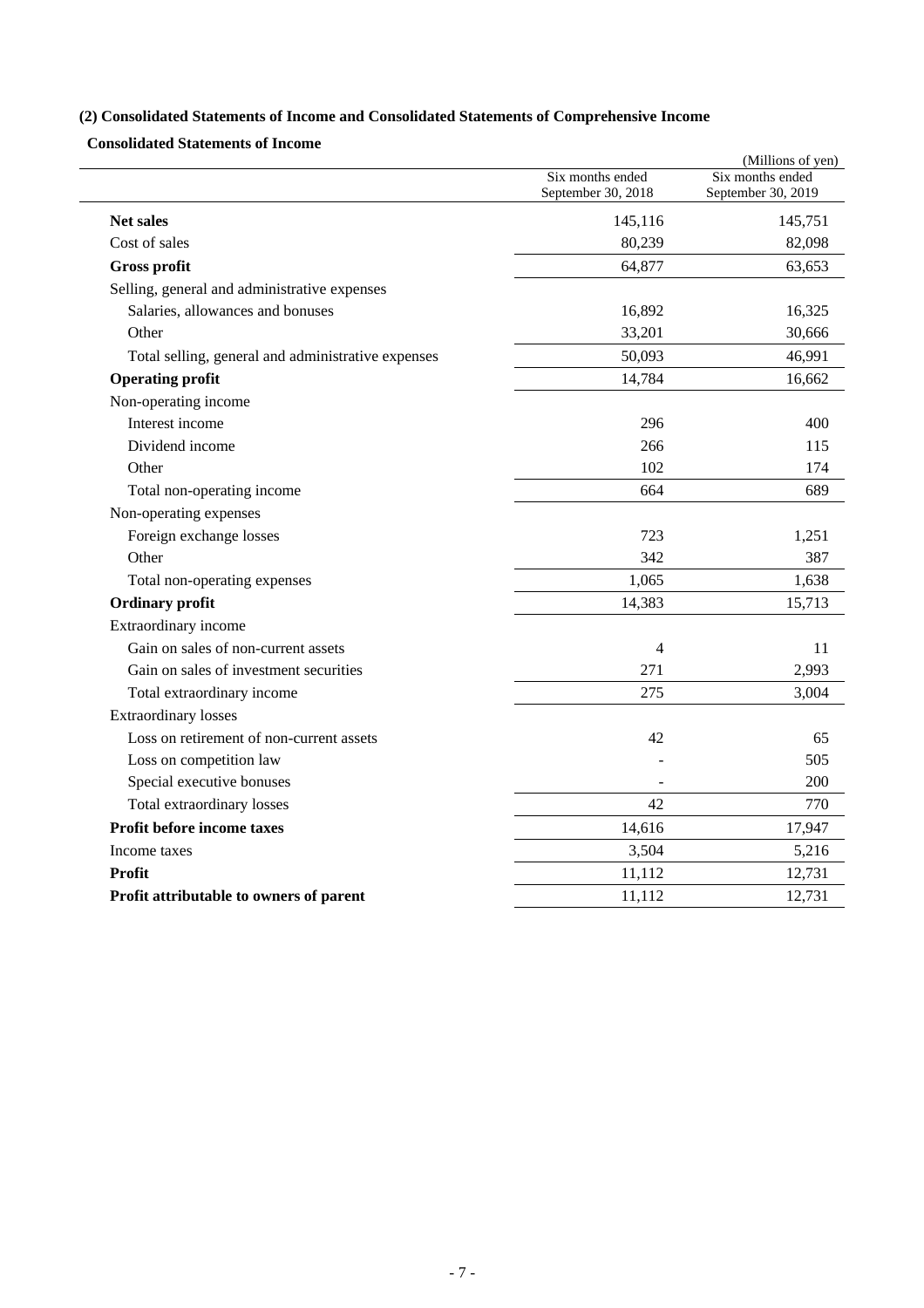### **Consolidated Statements of Comprehensive Income**

| Consolidated Statements of Complements of Income                                     |                                        |                                        |
|--------------------------------------------------------------------------------------|----------------------------------------|----------------------------------------|
|                                                                                      |                                        | (Millions of yen)                      |
|                                                                                      | Six months ended<br>September 30, 2018 | Six months ended<br>September 30, 2019 |
| <b>Profit</b>                                                                        | 11,112                                 | 12,731                                 |
| Other comprehensive income                                                           |                                        |                                        |
| Valuation difference on available-for-sale securities                                | 1,805                                  | (1,972)                                |
| Foreign currency translation adjustment                                              | 796                                    | (2,810)                                |
| Remeasurements of defined benefit plans, net of tax                                  | 135                                    | (215)                                  |
| Share of other comprehensive income of entities<br>accounted for using equity method | (0)                                    | (0)                                    |
| Total other comprehensive income                                                     | 2,736                                  | (4,997)                                |
| <b>Comprehensive income</b>                                                          | 13,848                                 | 7,734                                  |
| Comprehensive income attributable to                                                 |                                        |                                        |
| Comprehensive income attributable to owners of parent                                | 13,848                                 | 7.734                                  |
| Comprehensive income attributable to non-controlling<br>interests                    |                                        |                                        |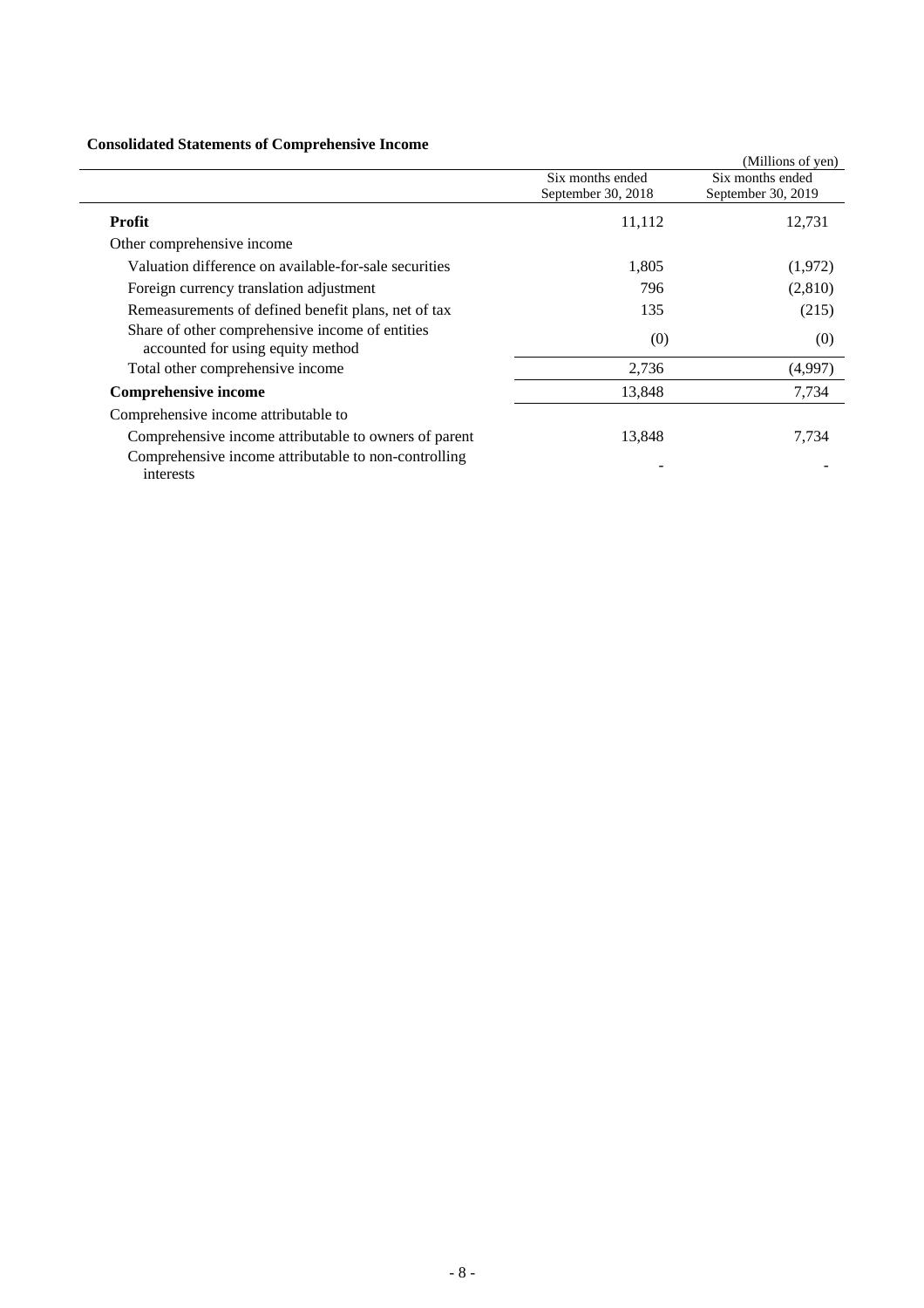## **(3) Consolidated Statements of Cash Flows**

|                                                                                                                              | Six months ended   | (Millions of yen)<br>Six months ended |
|------------------------------------------------------------------------------------------------------------------------------|--------------------|---------------------------------------|
|                                                                                                                              | September 30, 2018 | September 30, 2019                    |
| <b>Cash flows from operating activities</b>                                                                                  |                    |                                       |
| Profit before income taxes                                                                                                   | 14,616             | 17,947                                |
| Depreciation                                                                                                                 | 4,312              | 5,547                                 |
| Loss (gain) on sales and retirement of non-current assets                                                                    | 38                 | 54                                    |
| Loss (gain) on sales of investment securities                                                                                | (271)              | (2,993)                               |
| Increase (decrease) in retirement benefit liability                                                                          | 30                 | (1)                                   |
| Decrease (increase) in retirement benefit asset                                                                              | (486)              | (405)                                 |
| Interest and dividend income                                                                                                 | (562)              | (515)                                 |
| Interest expenses                                                                                                            | 136                | 127                                   |
| Foreign exchange losses (gains)                                                                                              | (695)              | (546)                                 |
| Decrease (increase) in trade receivables                                                                                     | 3,814              | 3,177                                 |
| Decrease (increase) in inventories                                                                                           | (4, 631)           | 1,462                                 |
| Increase (decrease) in trade payables                                                                                        | (6,809)            | (2,027)                               |
| Other, net                                                                                                                   | (4,076)            | (129)                                 |
| Subtotal                                                                                                                     | 5,416              | 21,698                                |
| Interest and dividends received                                                                                              | 616                | 638                                   |
| Interest paid                                                                                                                | (137)              | (125)                                 |
| Extra retirement payments                                                                                                    |                    | (2,601)                               |
| Income taxes paid                                                                                                            | (3,226)            | (3, 118)                              |
| Net cash provided by (used in) operating activities                                                                          | 2,669              | 16,492                                |
| <b>Cash flows from investing activities</b>                                                                                  |                    |                                       |
| Payments into time deposits                                                                                                  | (1,342)            | (168)                                 |
| Proceeds from withdrawal of time deposits                                                                                    | 1,699              | 170                                   |
| Purchase of property, plant and equipment                                                                                    | (3,986)            | (2, 432)                              |
| Proceeds from sales of property, plant and equipment                                                                         | 5                  | 20                                    |
| Purchase of intangible assets                                                                                                | (2,597)            | (2,293)                               |
| Purchase of investment securities                                                                                            | (8)                | (5)                                   |
| Proceeds from sales and redemption of investment securities                                                                  | 396                | 5,190                                 |
| Other, net                                                                                                                   | (121)              | (54)                                  |
| Net cash provided by (used in) investing activities                                                                          | (5,954)            | 428                                   |
| <b>Cash flows from financing activities</b>                                                                                  |                    |                                       |
| Net increase (decrease) in short-term borrowings                                                                             | (5)                | (60)                                  |
| Proceeds from long-term borrowings                                                                                           |                    | 4,000                                 |
| Redemption of bonds                                                                                                          |                    | (10,000)                              |
| Purchase of treasury shares                                                                                                  | (3)                | (5,003)                               |
| Repayments of finance lease obligations                                                                                      | (323)              | (1,092)                               |
| Dividends paid                                                                                                               | (7, 390)           | (6,158)                               |
| Other, net                                                                                                                   |                    | $\overline{0}$                        |
| Net cash provided by (used in) financing activities                                                                          | (7, 721)           | (18, 313)                             |
| Effect of exchange rate change on cash and cash equivalents                                                                  | 954                | (2,194)                               |
| Net increase (decrease) in cash and cash equivalents                                                                         | (10,052)           |                                       |
| Cash and cash equivalents at beginning of period                                                                             | 134,554            | (3,587)<br>132,208                    |
| Increase (decrease) in cash and cash equivalents resulting from<br>changes in accounting period of consolidated subsidiaries |                    | (2,857)                               |
| Cash and cash equivalents at end of period                                                                                   | 124,502            | 125,764                               |